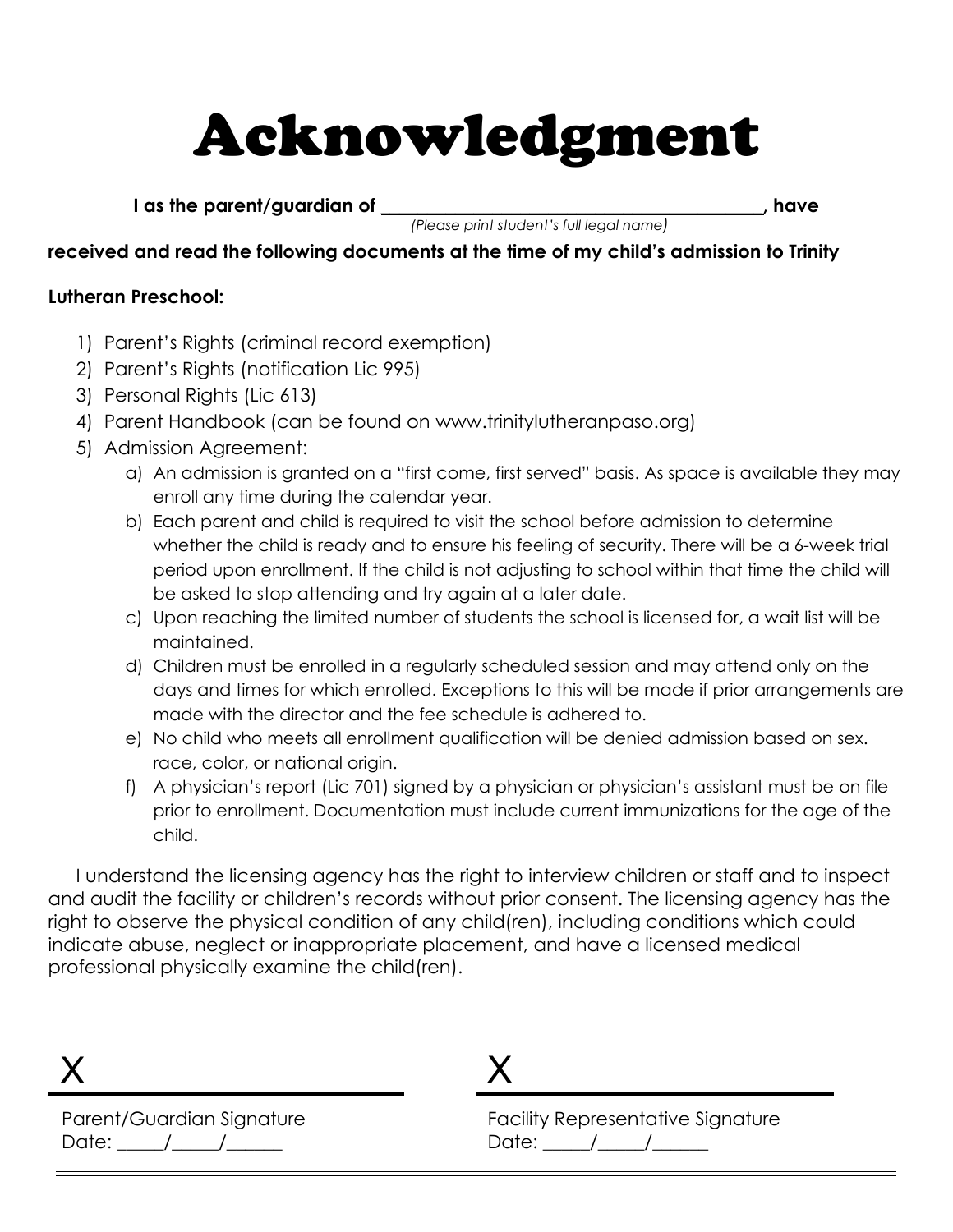## IDENTIFICATION AND EMERGENCY INFORMATION CHILD CARE CENTERS/FAMILY CHILD CARE HOMES

## To Be Completed by Parent or Authorized Representative

| <b>CHILD'S NAME</b>                                                   | <b>LAST</b> |                | <b>MIDDLE</b>  |               |              | <b>FIRST</b>                                                |              | <b>SEX</b>                          | <b>TELEPHONE</b><br>$\overline{(}$          |
|-----------------------------------------------------------------------|-------------|----------------|----------------|---------------|--------------|-------------------------------------------------------------|--------------|-------------------------------------|---------------------------------------------|
| <b>ADDRESS</b>                                                        |             | <b>NUMBER</b>  | <b>STREET</b>  |               | <b>CITY</b>  |                                                             | <b>STATE</b> | <b>ZIP</b>                          | <b>BIRTHDATE</b>                            |
| PARENT /<br><b>AUTHORIZED</b><br><b>REPRESENTATIVE</b><br><b>NAME</b> | <b>LAST</b> |                |                | <b>MIDDLE</b> |              | <b>FIRST</b>                                                |              |                                     | <b>BUSINESS</b><br><b>TELEPHONE</b><br>(    |
| <b>HOME ADDRESS</b>                                                   |             | <b>NUMBER</b>  | <b>STREET</b>  |               | <b>CITY</b>  |                                                             | <b>STATE</b> | <b>ZIP</b>                          | <b>HOME</b><br><b>TELEPHONE</b><br>$\left($ |
| PARENT /<br><b>AUTHORIZED</b><br><b>REPRESENTATIVE</b><br><b>NAME</b> | <b>LAST</b> |                | <b>MIDDLE</b>  |               | <b>FIRST</b> |                                                             |              | <b>BUSINESS</b><br><b>TELEPHONE</b> |                                             |
| <b>HOME ADDRESS</b>                                                   |             | <b>NUMBER</b>  | <b>STREET</b>  |               | <b>CITY</b>  |                                                             | <b>STATE</b> | <b>ZIP</b>                          | <b>HOME</b><br><b>TELEPHONE</b><br>(        |
| <b>PERSON</b><br><b>RESPONSIBLE</b><br><b>FOR CHILD</b>               | <b>LAST</b> |                | <b>MIDDLE</b>  |               |              | <b>FIRST</b>                                                | <b>HOME</b>  | <b>TELEPHONE</b>                    | <b>BUSINESS</b><br><b>TELEPHONE</b><br>€    |
|                                                                       |             |                |                |               |              | <b>ADDITIONAL PERSONS WHO MAY BE CALLED IN AN EMERGENCY</b> |              |                                     |                                             |
| <b>NAME</b>                                                           |             |                | <b>ADDRESS</b> |               |              | <b>TELEPHONE</b>                                            |              |                                     | <b>RELATIONSHIP</b>                         |
|                                                                       |             |                |                |               |              |                                                             |              |                                     |                                             |
|                                                                       |             |                |                |               |              |                                                             |              |                                     |                                             |
|                                                                       |             |                |                |               |              |                                                             |              |                                     |                                             |
|                                                                       |             |                |                |               |              |                                                             |              |                                     |                                             |
|                                                                       |             |                |                |               |              | PHYSICIAN OR DENTIST TO BE CALLED IN AN EMERGENCY           |              |                                     |                                             |
| <b>PHYSICIAN</b>                                                      |             | <b>ADDRESS</b> |                |               |              | <b>MEDICAL PLAN AND NUMBER</b>                              |              |                                     | <b>TELEPHONE</b>                            |
| <b>DENTIST</b>                                                        |             | <b>ADDRESS</b> |                |               |              | MEDICAL PLAN AND NUMBER                                     |              |                                     | <b>TELEPHONE</b>                            |
| IF PHYSICIAN CANNOT BE REACHED, WHAT ACTION SHOULD BE TAKEN?          |             |                |                |               |              |                                                             |              |                                     |                                             |
| <b>O CALL EMERGENCY HOSPITAL</b><br>$\Box$ OTHER<br><b>EXPLAIN:</b>   |             |                |                |               |              |                                                             |              |                                     |                                             |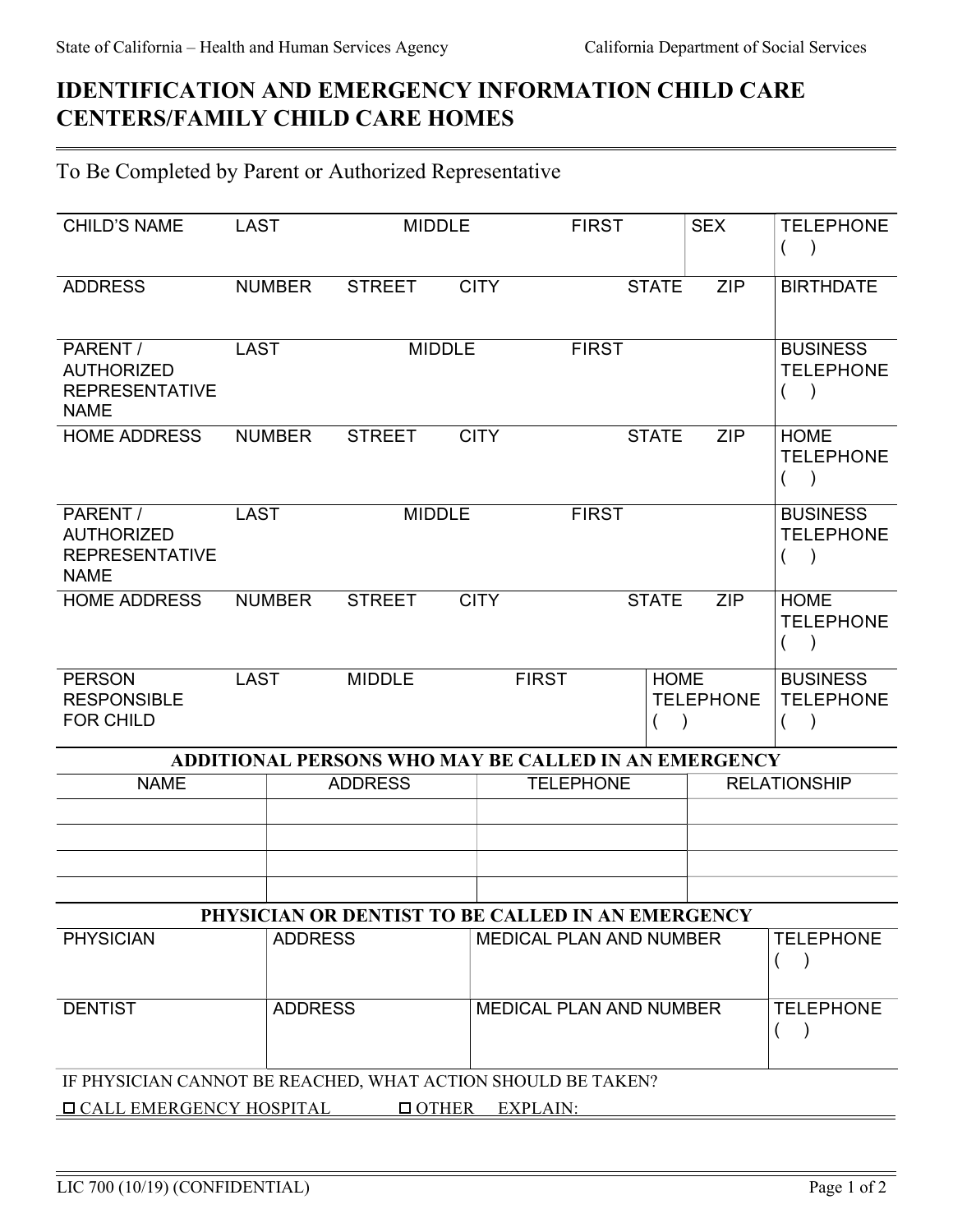| NAMES OF PERSONS AUTHORIZED TO TAKE CHILD FROM THE                        |                                |             |  |  |
|---------------------------------------------------------------------------|--------------------------------|-------------|--|--|
| <b>FACILITY</b>                                                           |                                |             |  |  |
| (CHILD WILL NOT BE ALLOWED TO LEAVE WITH ANY OTHER PERSON WITHOUT WRITTEN |                                |             |  |  |
| AUTHORIZATION FROM PARENT OR AUTHORIZED REPRESENTATIVE)                   |                                |             |  |  |
| <b>NAME</b>                                                               | <b>RELATIONSHIP</b>            |             |  |  |
|                                                                           |                                |             |  |  |
|                                                                           |                                |             |  |  |
|                                                                           |                                |             |  |  |
|                                                                           |                                |             |  |  |
|                                                                           |                                |             |  |  |
|                                                                           |                                |             |  |  |
|                                                                           |                                |             |  |  |
| TIME CHILD WILL BE PICKED UP                                              |                                |             |  |  |
| SIGNATURE OF PARENT/GUARDIAN OR AUTHORIZED REPRESENTATIVE                 |                                | <b>DATE</b> |  |  |
|                                                                           |                                |             |  |  |
|                                                                           |                                |             |  |  |
| TO BE COMPLETED BY FACILITY                                               |                                |             |  |  |
| DIRECTOR/ADMINISTRATOR/FAMILY CHILD CARE HOMES                            |                                |             |  |  |
| <b>LICENSEE</b>                                                           |                                |             |  |  |
| <b>DATE OF ADMISSION</b>                                                  | <b>LAST DATE OF ENROLLMENT</b> |             |  |  |
|                                                                           |                                |             |  |  |
|                                                                           |                                |             |  |  |
|                                                                           |                                |             |  |  |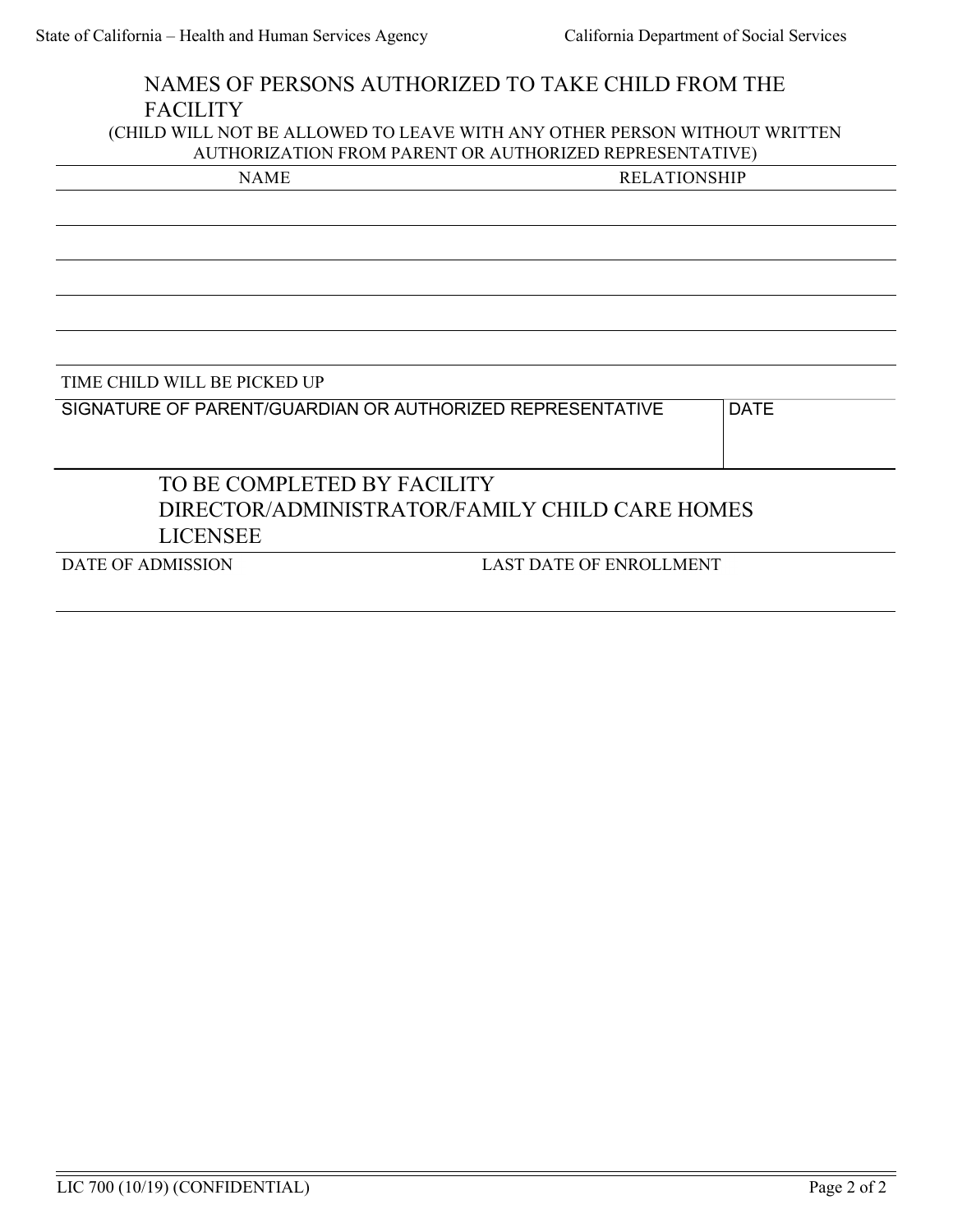## CHILD'S PREADMISSION HEALTH HISTORY - PARENT/AUTHORIZED REPRESENTATIVE REPORT

| <b>CHILD'S NAME</b>                                        |              | <b>SEX</b>                                                                                      |              | <b>BIRTHDATE</b>                               |                                                                                      |              |  |
|------------------------------------------------------------|--------------|-------------------------------------------------------------------------------------------------|--------------|------------------------------------------------|--------------------------------------------------------------------------------------|--------------|--|
| PARENT / AUTHORIZED REPRESENTATIVE NAME                    |              |                                                                                                 |              |                                                | DOES PARENT / AUTHORIZED<br><b>REPRESENTATIVE LIVE IN</b><br><b>HOME WITH CHILD?</b> |              |  |
| PARENT / AUTHORIZED REPRESENTATIVE NAME                    |              |                                                                                                 |              |                                                | DOES PARENT / AUTHORIZED<br><b>REPRESENTATIVE LIVE IN</b><br><b>HOME WITH CHILD?</b> |              |  |
| PHYSICIAN?                                                 |              | IS / HAS CHILD BEEN UNDER REGULAR SUPERVISION OF                                                |              |                                                | DATE OF LAST PHYSICAL/<br><b>MEDICAL EXAMINATION</b>                                 |              |  |
|                                                            |              | <b>DEVELOPMENTAL HISTORY</b> (*For infants and preschool-age children only)                     |              |                                                |                                                                                      |              |  |
| WALKED AT*                                                 |              | <b>BEGAN TALKING AT*</b>                                                                        |              |                                                | TOILET TRAINING STARTED AT*                                                          |              |  |
| <b>MONTHS</b>                                              |              | <b>MONTHS</b>                                                                                   |              |                                                | <b>MONTHS</b>                                                                        |              |  |
|                                                            |              | PAST ILLNESSES - Check illnesses that child has had and specify approximate dates of illnesses: |              |                                                |                                                                                      |              |  |
|                                                            | <b>DATES</b> |                                                                                                 | <b>DATES</b> |                                                |                                                                                      | <b>DATES</b> |  |
| <b>Chicken Pox</b>                                         |              | <b>Diabetes</b><br>□                                                                            |              | □                                              | Poliomyelitis                                                                        |              |  |
| Asthma<br>□                                                |              | Epilepsy<br>□                                                                                   |              | $\Box$                                         | Ten-Day                                                                              |              |  |
| Rheumatic<br>□                                             |              | Whooping<br>$\Box$<br>Cough                                                                     |              |                                                | <b>Measles</b><br>(Rubeola)                                                          |              |  |
| Fever<br>$\Box$ Hay Fever                                  |              | <b>Mumps</b><br>□                                                                               |              | $\Box$                                         | Three-Day<br><b>Measles</b><br>(Rubella)                                             |              |  |
| SPECIFY ANY OTHER SERIOUS OR SEVERE ILLNESSES OR ACCIDENTS |              |                                                                                                 |              |                                                |                                                                                      |              |  |
| DOES CHILD HAVE FREQUENT<br>COLDS? $\Box$ YES $\Box$ NO    |              | HOW MANY IN LAST YEAR?                                                                          |              | LIST ANY ALLERGIES STAFF<br>SHOULD BE AWARE OF |                                                                                      |              |  |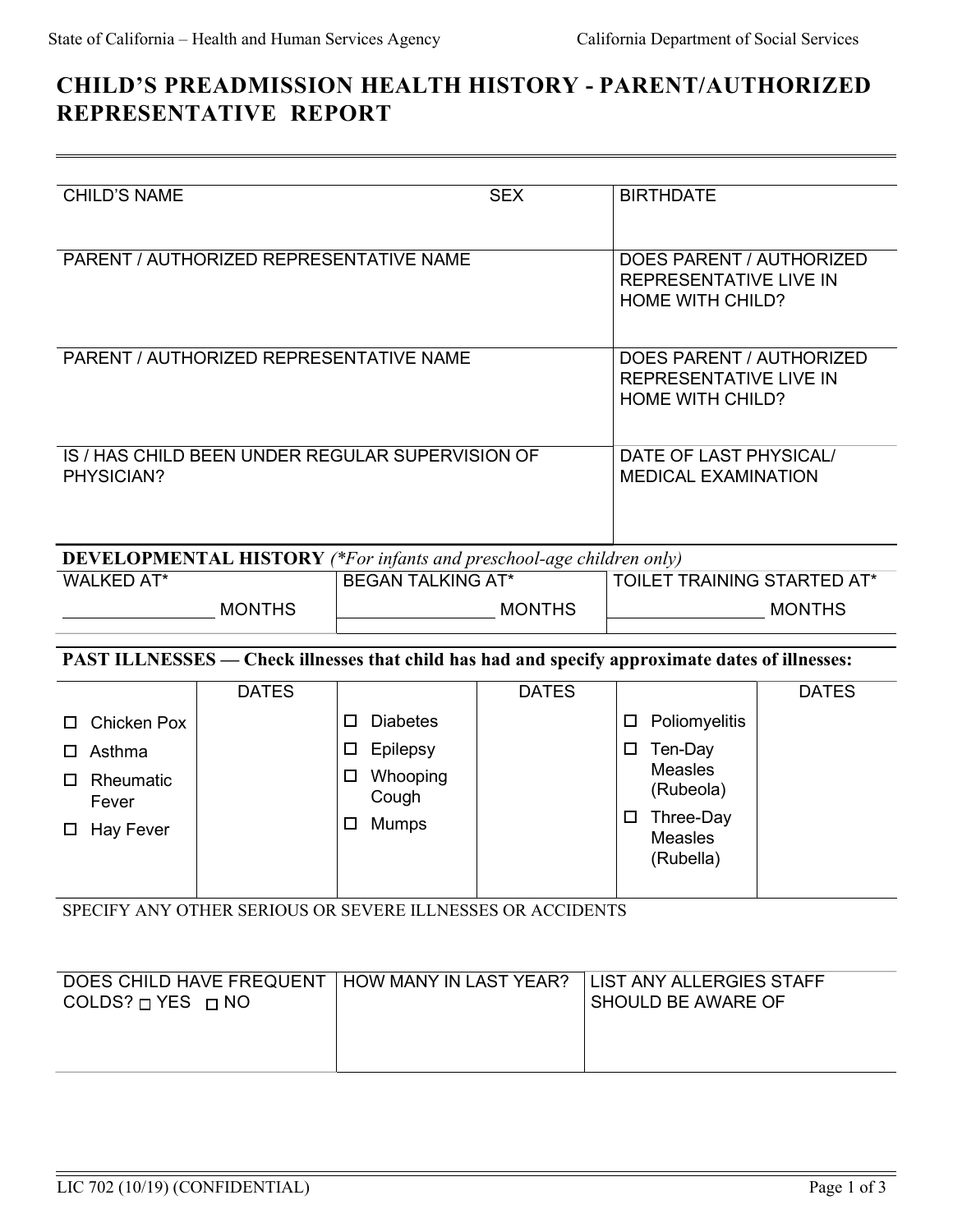| <b>DAILY ROUTINES</b> (*For infants and preschool-age children only) |  |
|----------------------------------------------------------------------|--|
|----------------------------------------------------------------------|--|

| WHAT TIME DOES CHILD GET<br>UP?                                 | WHAT TIME DOES CHILD GO<br>TO BED?* |                                   |                                 | DOES CHILD SLEEP WELL?*        |  |
|-----------------------------------------------------------------|-------------------------------------|-----------------------------------|---------------------------------|--------------------------------|--|
| DOES CHILD SLEEP DURING<br>THE DAY?*                            | WHEN?*                              |                                   | <b>HOW LONG?*</b>               |                                |  |
| <b>DIET PATTERN:</b><br>(What does child usually eat for        | <b>BREAKFAST</b>                    |                                   |                                 |                                |  |
| these meals?)                                                   | <b>LUNCH</b>                        |                                   |                                 |                                |  |
|                                                                 | <b>DINNER</b>                       |                                   |                                 |                                |  |
| <b>WHAT ARE USUAL EATING</b><br>HOURS?                          | <b>BREAKFAST</b>                    |                                   |                                 |                                |  |
|                                                                 | <b>LUNCH</b>                        |                                   |                                 |                                |  |
|                                                                 | <b>DINNER</b>                       |                                   |                                 |                                |  |
| ANY FOOD DISLIKES?                                              |                                     |                                   | <b>ANY EATING PROBLEMS?</b>     |                                |  |
| IS CHILD TOILET TRAINED?*<br>DYES □ NO                          | IF YES, AT WHAT<br>STAGE:*          | REGULAR?*<br>$\Box$ YES $\Box$ NO | ARE BOWEL MOVEMENTS             | <b>WHAT IS USUAL</b><br>TIME?* |  |
| WORD USED FOR "BOWEL MOVEMENT"*                                 |                                     |                                   | <b>WORD USED FOR URINATION*</b> |                                |  |
| PARENT / AUTHORIZED REPRESENTATIVE EVALUATION OF CHILD'S HEALTH |                                     |                                   |                                 |                                |  |

| <b>IS CHILD PRESENTLY</b><br>UNDER A DOCTOR'S CARE?<br>OYES ONO  | IF YES, NAME OF<br>DOCTOR: | <b>DOES CHILD TAKE</b><br><b>PRESCRIBED</b><br>MEDICATION(S)?<br><b>□ YES □ NO</b>             | IF YES, WHAT KIND<br>AND ANY SIDE<br>EFFECTS: |
|------------------------------------------------------------------|----------------------------|------------------------------------------------------------------------------------------------|-----------------------------------------------|
| DOES CHILD USE ANY<br>SPECIAL DEVICE(S):<br>$\Box$ YES $\Box$ NO |                            | IF YES, WHAT KIND: DOES CHILD USE ANY<br>SPECIAL DEVICE(S) AT<br>HOME?<br>$\Box$ YES $\Box$ NO | IF YES, WHAT KIND:                            |

PARENT/ AUTHORIZED REPRESENTATIVE EVALUATION OF CHILD'S PERSONALITY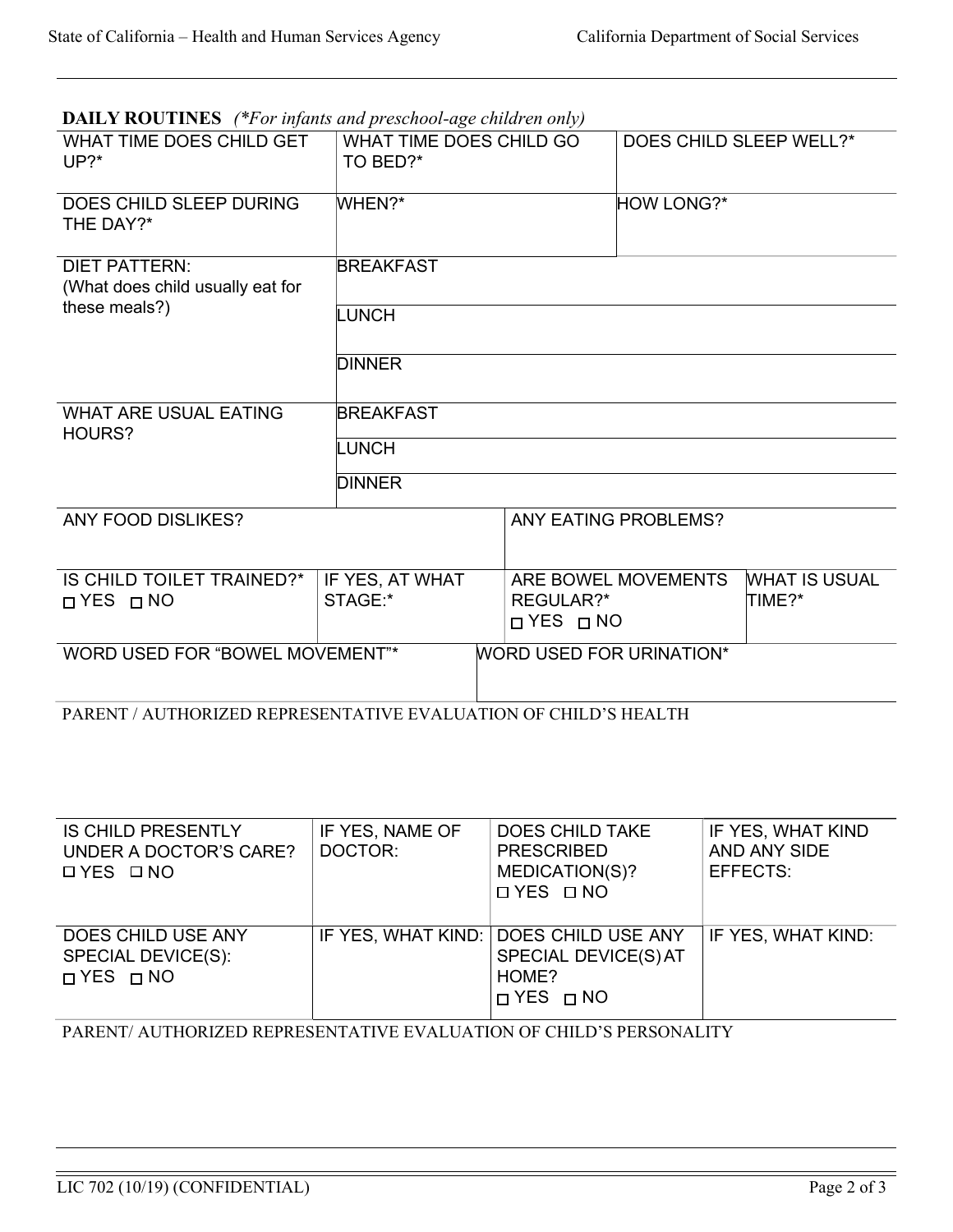HOW DOES CHILD GET ALONG WITH PARENT / AUTHORIZED REPRESENTATIVE, BROTHERS, SISTERS AND OTHER CHILDREN?

HAS THE CHILD HAD GROUP PLAY EXPERIENCES?

#### DOES THE CHILD HAVE ANY SPECIAL PROBLEMS/FEARS/NEEDS? (EXPLAIN.)

WHAT IS THE PLAN FOR CARE WHEN THE CHILD IS ILL?

REASON FOR REQUESTING DAY CARE PLACEMENT

| PARENT/AUTHORIZED REPRESENTATIVE SIGNATURE | <b>DATE</b> |
|--------------------------------------------|-------------|
|                                            |             |
|                                            |             |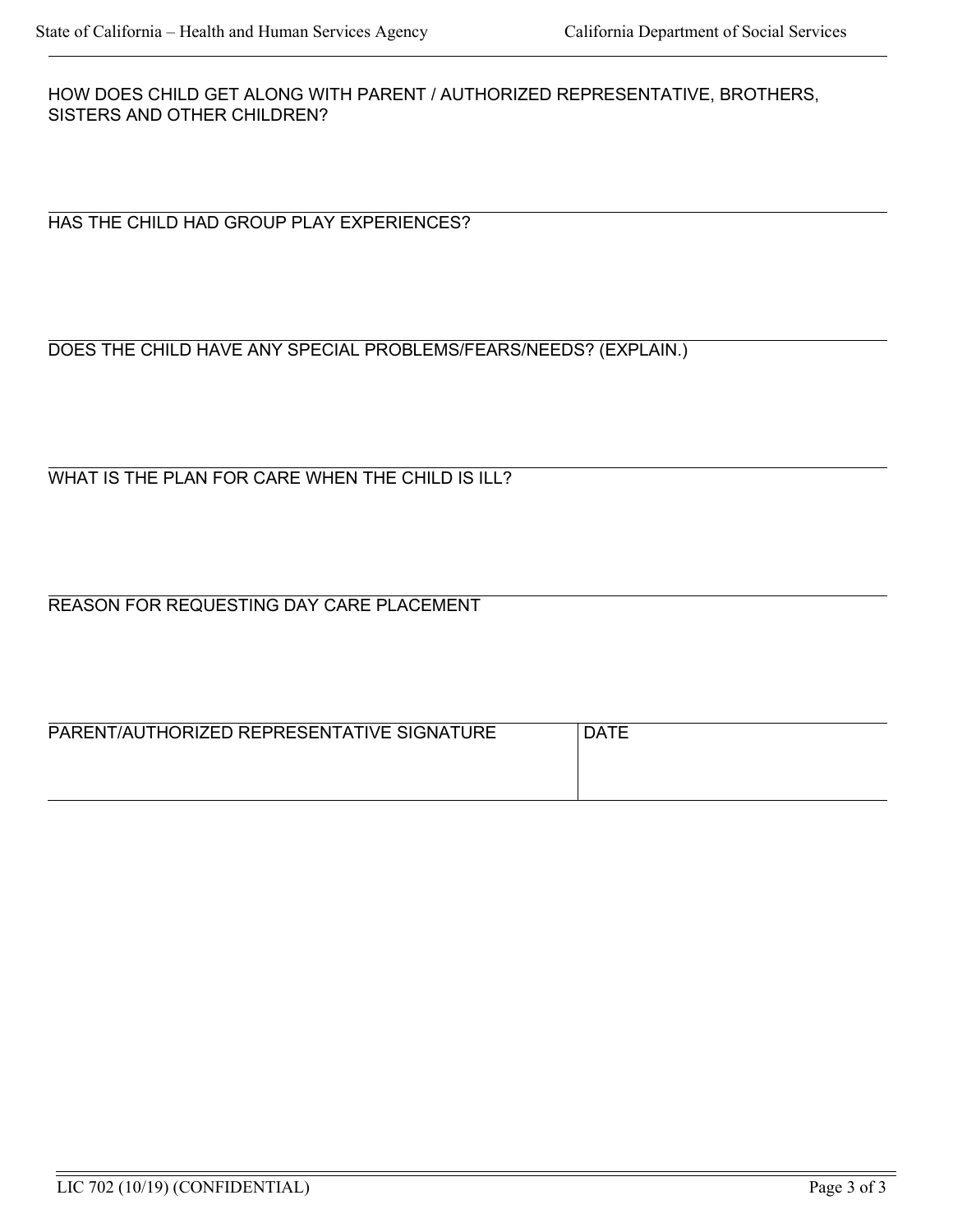### CONSENT FOR EMERGENCY MEDICAL TREATMENT-Child Care Centers Or Family Child Care Homes

AS THE PARENT OR AUTHORIZED REPRESENTATIVE, I HEREBY GIVE CONSENT TO

TO OBTAIN ALL EMERGENCY MEDICAL OR DENTAL

FACILITY NAME

CARE

PRESCRIBED BY A DULY LICENSED PHYSICIAN (M.D.) OSTEOPATH (D.O.) OR DENTIST (D.D.S.) FOR

NAME

. THIS CARE MAY BE GIVEN UNDER

WHATEVER CONDITIONS ARE NECESSARY TO PRESERVE THE LIFE, LIMB OR WELL BEING OF

THE CHILD NAMED ABOVE.

CHILD HAS THE FOLLOWING MEDICATION ALLERGIES:

| DATE                          | PARENT OR AUTHORIZED REPRESENTATIVE SIGNATURE |
|-------------------------------|-----------------------------------------------|
| <b>HOME ADDRESS</b>           |                                               |
| <b>HOME PHONE</b>             | <b>WORK PHONE</b>                             |
|                               |                                               |
| LIC 627 (9/08) (CONFIDENTIAL) |                                               |

## TRINITY LUTHERAN SCHOOL STUDENT RELEASE FORM FOR PRINT AND AUDIO VISUAL MATERIAL

We are proud of our students, teachers, and school in general and like to share their accomplishments with others. This includes information in written and audio visual form. We have school brochures, a website, promotional materials, and access to local newspapers and television stations that are all available to the community at large. We would like to include your student in these materials if the opportunity arises. It is our practice to only use first names (and often no name at all) with information that is accompanied by a photo or other visual media.

| I give permission to include my child | in the                        |  |
|---------------------------------------|-------------------------------|--|
| aforementioned materials.             | (Please print student's name) |  |
|                                       |                               |  |
|                                       | Parent/Guardian Signature     |  |
|                                       | Date: $/$ /                   |  |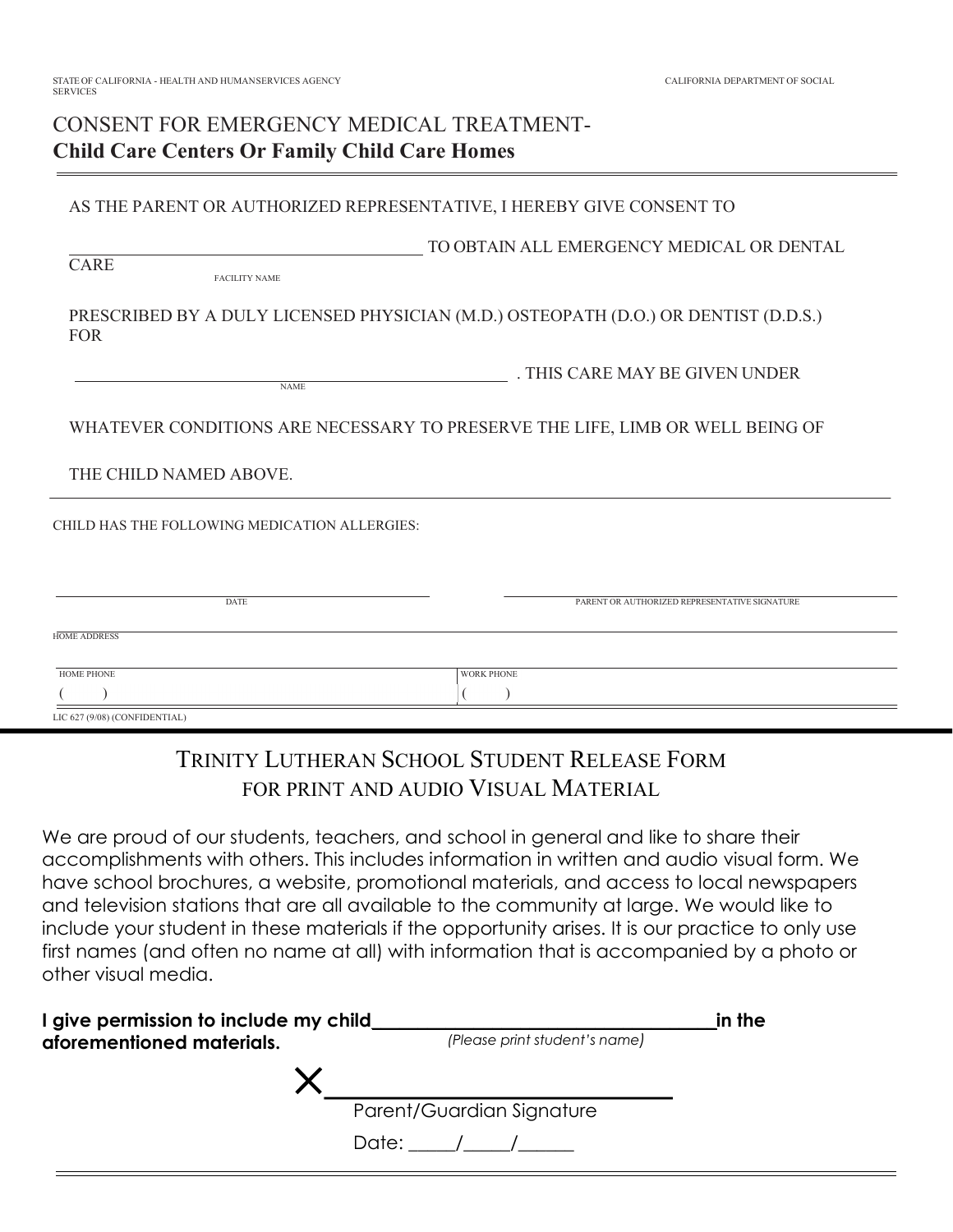# Pick Up Agreement

Be on time! (for drop off and pick up)

| Your child,           |                        |                         |  | is scheduled for |
|-----------------------|------------------------|-------------------------|--|------------------|
| classes on: M         |                        |                         |  |                  |
|                       | (Check all that apply) |                         |  |                  |
| Their arrival time is |                        | . Their pick up time is |  |                  |

There is a 10-minute grace period for pick up. After the 10-minute grace period, you will be charged \$1.00 per minute until your arrival. This is according to the **clock we** use in the preschool. Payment is expected on that day.

You have one "free pass" on being late for pick up! You will be charged upon your "free pass" late arrival a rate of \$4.00 billed on the quarterly hour. This extra amount should be included in your next month's tuition payment.

If you need or want a different pick up time than is stated above, you must make prior arrangements (prior to the start of their class) with the director. A billing of \$4.00 billed on the quarter hour must be included in the next available tuition payment.

If someone else is dropping off or picking up your child, please advise them of the correct times, and instruct them on sign out procedures.

Children should remain with their class until they are dismissed by name. We call out children's names as we see that their "rides" has arrived. After children are dismissed, it is important for the person responsible for them to watch them and their siblings. It is not ok to run around or continue "school activities" as we have other classes going on, coming in or we need to set up for the following day. Be courteous, sensitive, and respectful to what's going on.

#### I understand and agree to the above procedures.

X

Parent/Guardian Signature Date:  $\frac{\sqrt{2}}{2}$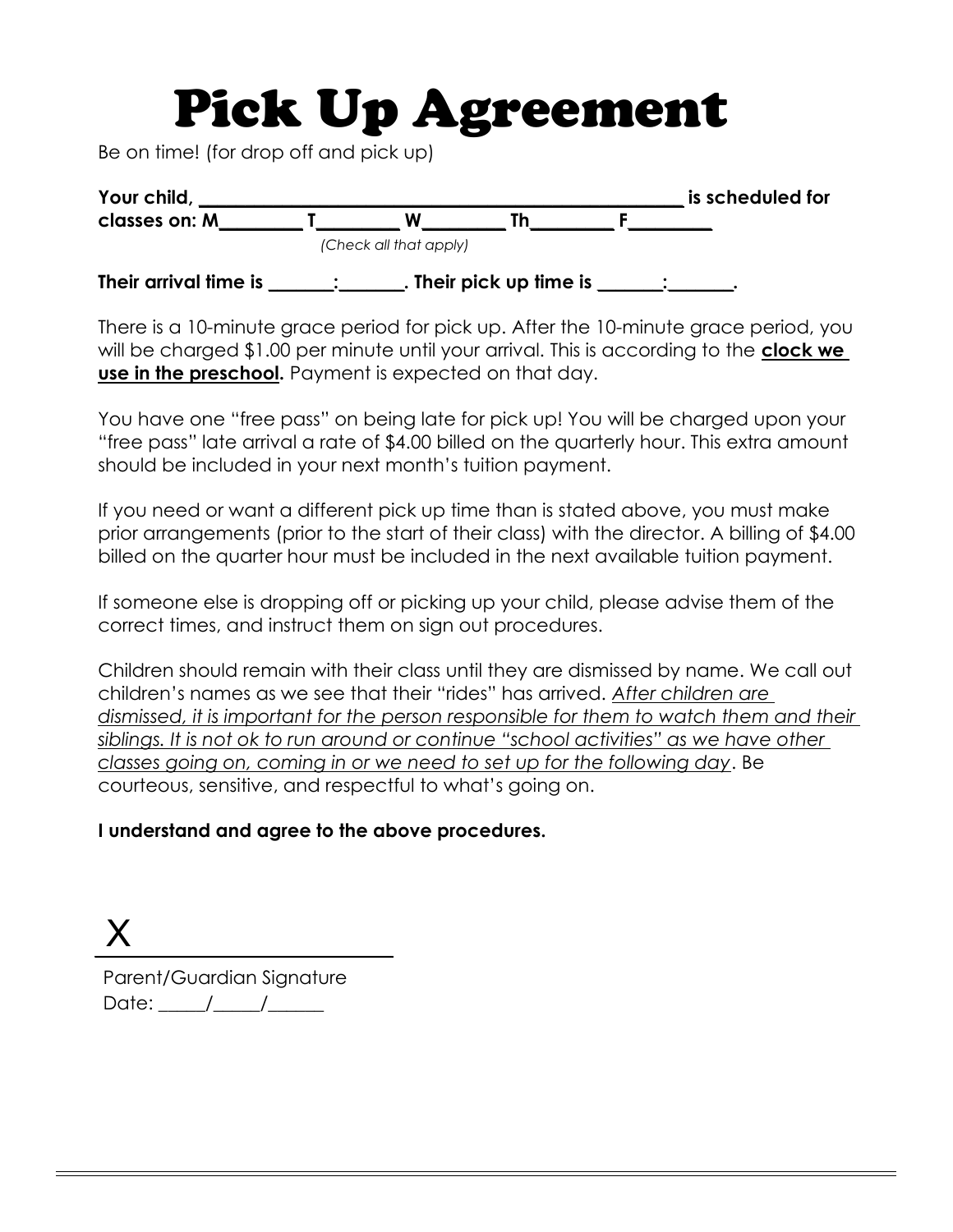# Student Profile

 The following is based on the information in the Cynthia Ulrich Tobias's book The Way They Learn, published by Focus on the Family. It is designed to be a guide for parents in describing each child's strengths and preferences to a teacher. Remember, you are not necessarily asking for special treatment for your child, and you are certainly not suggesting that the teacher or caregiver compromise standards or excuse your child from meeting fundamental academic outcomes. You are sharing what you know about your child and asking the teacher for insights that may aid you in helping your child understand, appreciate, and cope with demands that may or may not match his/her natural learning style.

#### You should fill out the following as you carefully observe and talk to your child.

\_\_\_\_\_\_\_\_\_\_\_\_\_\_\_\_\_\_\_\_\_\_\_\_\_\_\_\_\_\_\_\_\_\_\_\_\_\_\_\_\_\_\_\_\_\_\_\_\_\_\_\_\_\_\_\_\_\_\_\_\_\_\_\_\_\_\_\_\_\_\_\_\_\_\_

Child's Name \_\_\_\_\_\_\_\_\_\_\_\_\_\_\_\_\_\_\_\_\_\_\_\_\_\_\_\_\_\_\_\_\_\_\_\_\_\_\_\_\_\_\_\_\_\_\_\_\_\_ Date \_\_\_\_\_/\_\_\_\_\_/\_\_\_\_\_

#### 1) Environmental Preferences (How Does He/She Concentrate?)

a. Seems most alert during which time(s) of the day?

When concentrating, even at play, \_\_\_\_\_\_\_\_\_\_\_\_\_\_\_\_\_\_\_\_\_\_\_\_\_\_\_\_\_\_some sort of food/drink.

(needs or doesn't need)

# 2) Modalities (How Does He/She Remember?)

a. Is successful most often when he/she can: (choose one)

- \_\_\_\_\_\_\_\_\_\_\_repeat words aloud, or turn information into a song or rhyme
- see a picture of what is meant, draw or cut out pictures, or use colorful folders, stickers, etc, to organize toys or materials
	- \_\_\_\_\_\_\_\_\_\_\_keep on the move; take frequent breaks; work in spurts of great energy; shift position often

#### 3) Cognitive Style (How Does He/She Interact with Information?)

- a. When listening to information or directions, he/she usually seems to: (choose one)
	- \_\_\_\_\_\_\_\_\_\_\_get the gist of things; understand the main idea
		- \_\_\_\_\_\_\_\_\_\_\_remember specific details; repeat things word for word
- **b.** When being read to, he/she often: (choose one)
	- \_\_\_\_\_\_\_\_\_\_\_doesn't mind if the story is abbreviated or paraphrased; tends to prefer stories that hold a great deal of personal interest
	- wants to hear every word; no variation from the original story; tends to prefer subjects that can increase knowledge
- c. When playing or creating, he/she usually: (choose one)
	- prefers a variety of projects in process simultaneously; may spread materials out over several different work areas.
	- prefers to complete one project at a time; works best with a structured schedule; needs a clear efficient work space; needs to break larger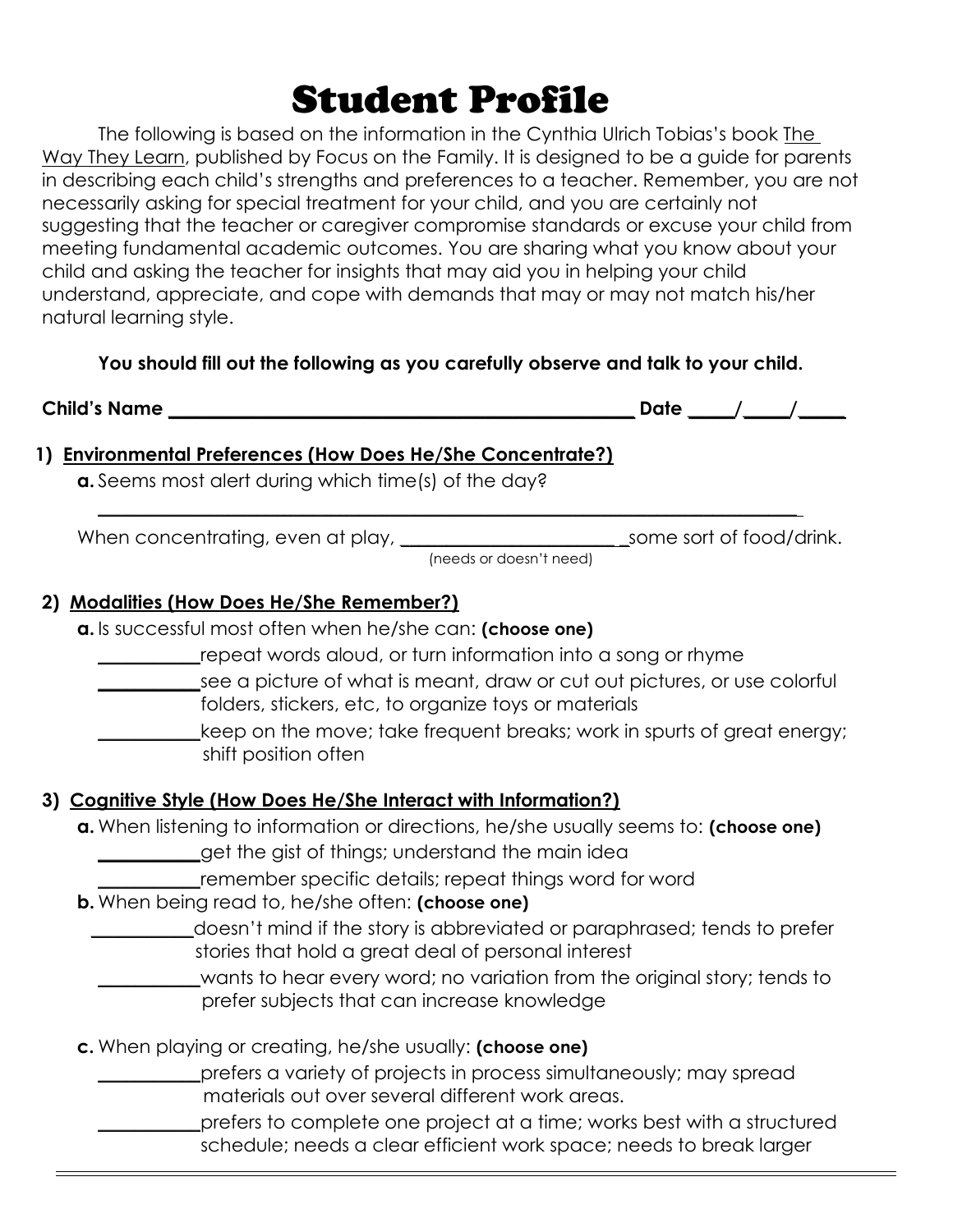projects into manageable parts

#### 4) Mind Styles (How Does He/She Communicate What He/She Knows?)

- a. On a day-to-day basis, he/she prefers: (choose one)
	- having a parent or teacher provide predictable plans and routines
	- \_\_\_\_\_\_\_\_\_\_\_understanding the purpose for and having time to complete the schedules and routines
	- knowing and doing what will make everyone else happy
		- \_\_\_\_\_\_\_\_\_\_\_doing what the inspiration of the moment dictates
- **b.** When it comes to responding to authority figures, he/she seems to need: (choose one)
	- \_\_\_\_\_\_\_\_\_\_\_clear and specific rules and expectations
	- \_\_\_\_\_\_\_\_\_\_\_confidence in the ability and position of the authority figure
	- \_\_\_\_\_\_\_\_\_\_\_reassurance of love and personal worth despite making a mistake
	- \_\_\_\_\_\_\_\_\_\_\_to feel that the person in authority respects and seeks input on the issues

#### 5) Strengths and Preferences

a. Which of the following are your child's favorite types of free time activities? (check all that apply)

| blocks                               | computer                  |
|--------------------------------------|---------------------------|
| legos/other construction materials   | puzzles                   |
| television/Movies                    | books                     |
| alphabet Blocks/Manipulative Letters | nature/science activities |
| drawing, coloring, art materials     | outdoor play              |
| lacing/sewing cards, string beads    | sports                    |
| sandbox                              | role-playing              |
| other:                               |                           |
|                                      |                           |

\_\_\_\_\_\_\_\_\_\_\_\_\_\_\_\_\_\_\_\_\_\_\_\_\_\_\_\_\_\_\_\_\_\_\_\_\_\_\_\_\_\_\_\_\_\_\_\_\_\_\_\_\_\_\_\_\_\_\_\_\_\_\_\_\_\_\_\_\_\_\_\_\_\_\_\_\_\_\_\_  $\_$  ,  $\_$  ,  $\_$  ,  $\_$  ,  $\_$  ,  $\_$  ,  $\_$  ,  $\_$  ,  $\_$  ,  $\_$  ,  $\_$  ,  $\_$  ,  $\_$  ,  $\_$  ,  $\_$  ,  $\_$  ,  $\_$  ,  $\_$  ,  $\_$  ,  $\_$  ,  $\_$  ,  $\_$  ,  $\_$  ,  $\_$  ,  $\_$  ,  $\_$  ,  $\_$  ,  $\_$  ,  $\_$  ,  $\_$  ,  $\_$  ,  $\_$  ,  $\_$  ,  $\_$  ,  $\_$  ,  $\_$  ,  $\_$  ,

\_\_\_\_\_\_\_\_\_\_\_\_\_\_\_\_\_\_\_\_\_\_\_\_\_\_\_\_\_\_\_\_\_\_\_\_\_\_\_\_\_\_\_\_\_\_\_\_\_\_\_\_\_\_\_\_\_\_\_\_\_\_\_\_\_\_\_\_\_\_\_\_\_\_\_\_\_\_\_\_

**b.** My child's favorite toys are:

c. Most often, my child prefers to play: (choose one)

\_\_\_\_\_\_\_\_\_\_\_alone

with other children

with adults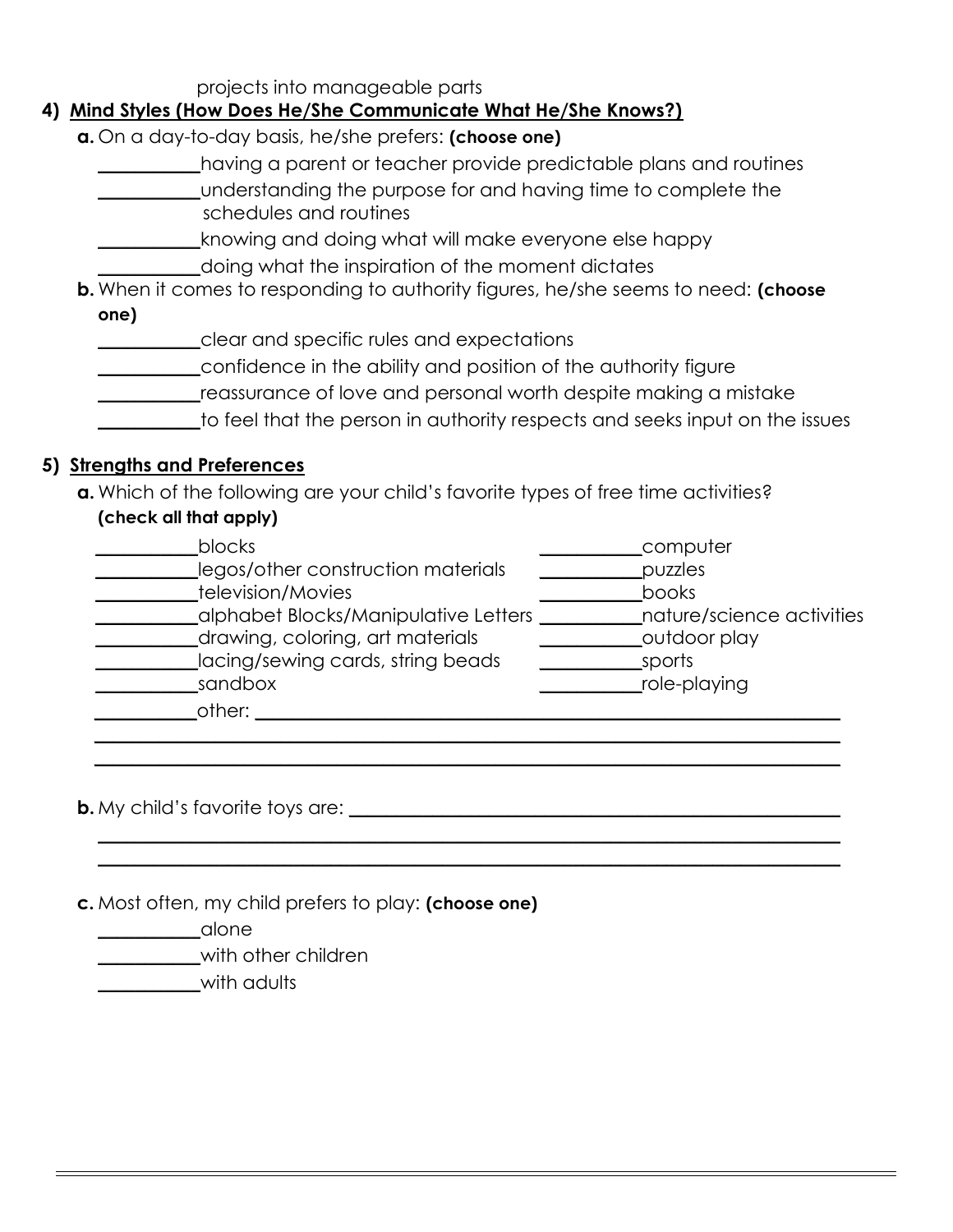# Summary

1) I would consider the following to be among my child's greatest strengths:

2) I feel my child needs encouragement in the following areas:

3) My goals for my child's school year include:

4) Here is what I feel is most important for you as a teacher to know about my child:

- 5) Does your child dress/undress himself/herself?
- 6) Does your child know any other children at the preschool?
- 
- 8) How does he/she react when frustrated or upset? \_\_\_\_\_\_\_\_\_\_\_\_\_\_\_\_\_\_\_\_\_\_\_\_\_\_\_\_\_
- 9) List anyways in which your family lifestyle may have significant influences on your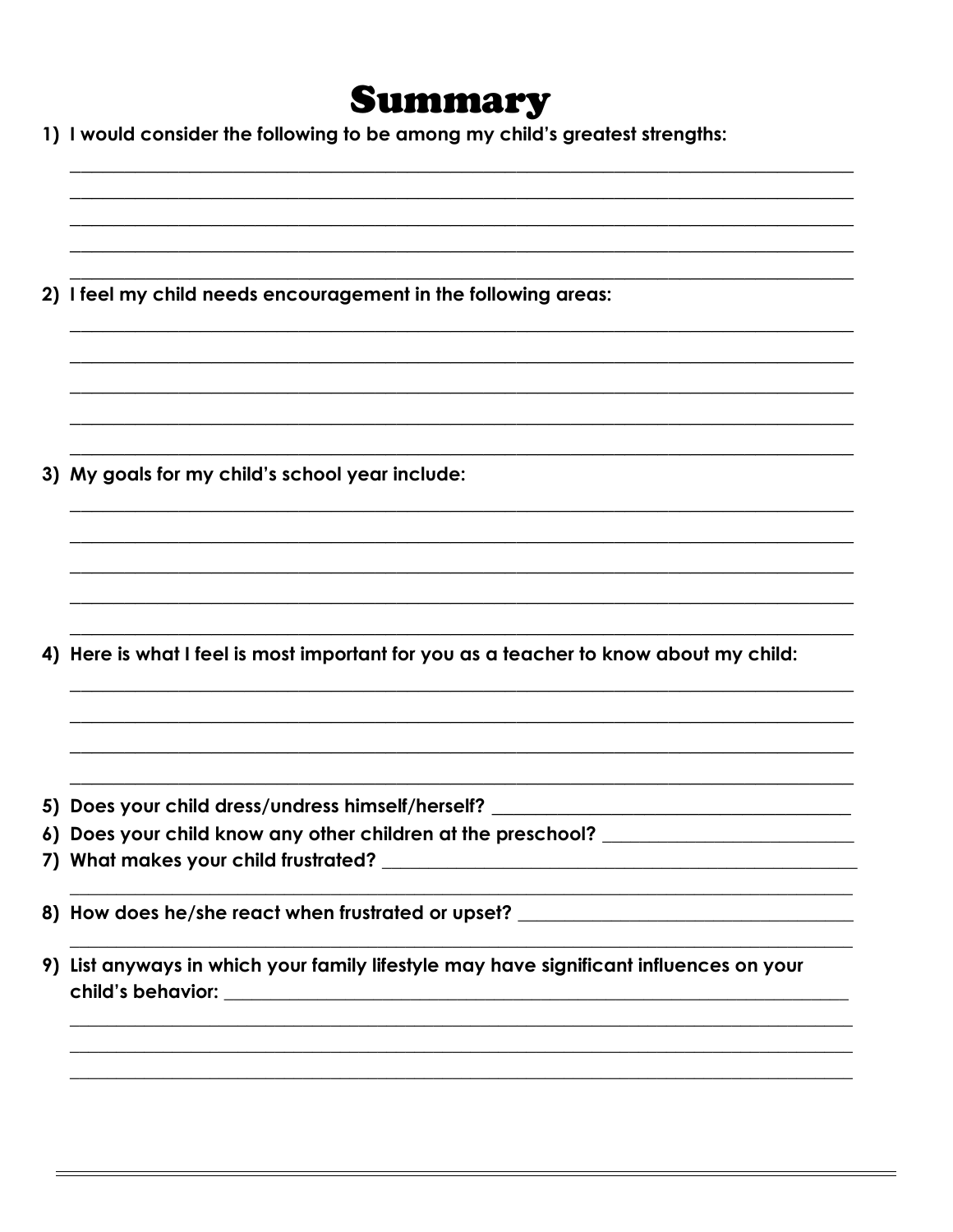# **All About Me**

Please fill this form out for your child:

| 2) The name I go by is (and want to learn is): _________________________________                                      |
|-----------------------------------------------------------------------------------------------------------------------|
|                                                                                                                       |
|                                                                                                                       |
|                                                                                                                       |
|                                                                                                                       |
|                                                                                                                       |
|                                                                                                                       |
|                                                                                                                       |
|                                                                                                                       |
|                                                                                                                       |
|                                                                                                                       |
|                                                                                                                       |
|                                                                                                                       |
| 15) Anything important you should know about me: _______________________________                                      |
| <u> 1989 - Johann Stoff, deutscher Stoff als der Stoff als der Stoff als der Stoff als der Stoff als der Stoff al</u> |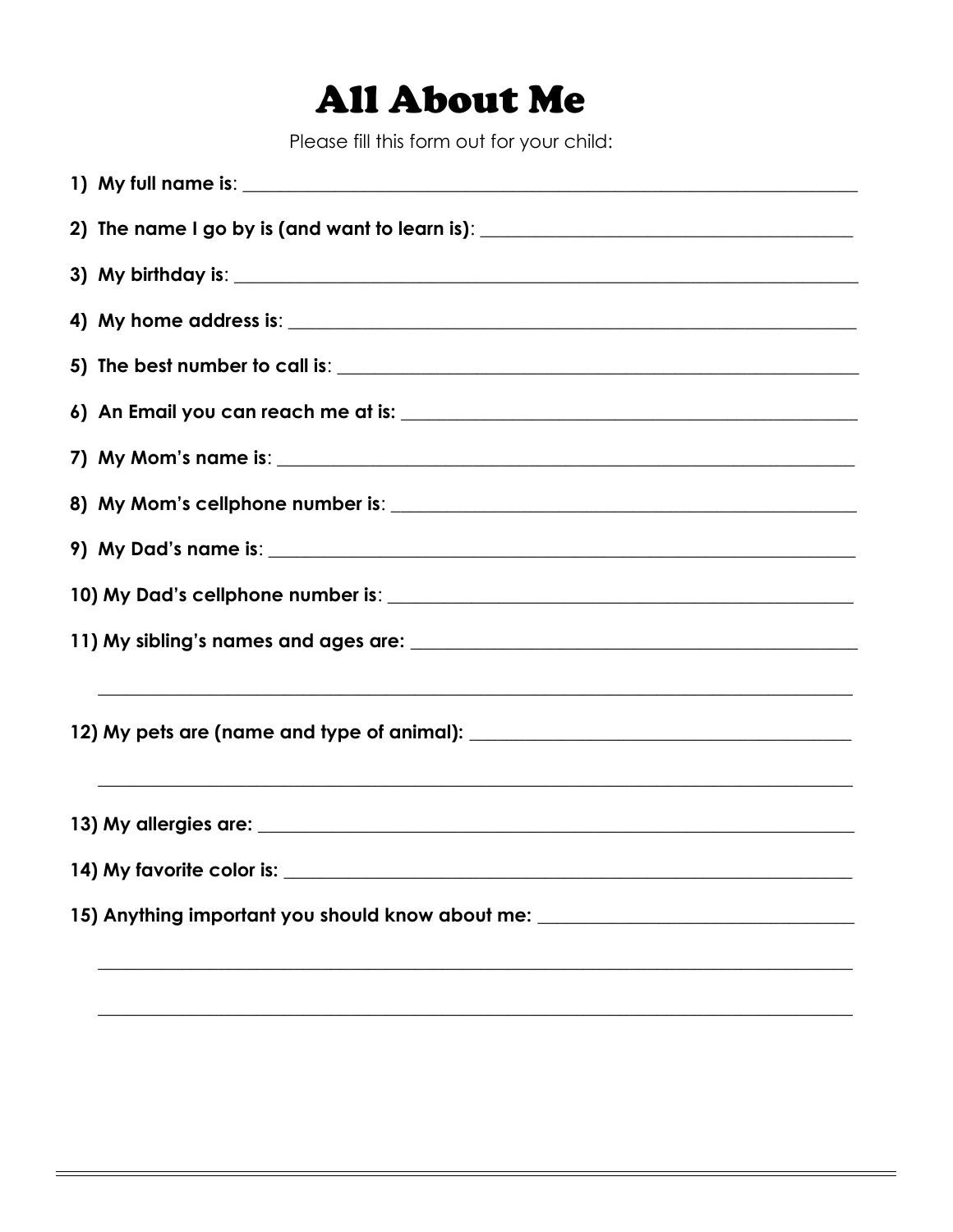#### CHILD CARE CENTER NOTIFICATION OF PARENTS' RIGHTS

#### PARENTS' RIGHTS

As a Parent/Authorized Representative, you have the right to:

- 1. Enter and inspect the child care center without advance notice whenever children are in care.
- 2. File a complaint against the licensee with the licensing office and review the licensee's public file kept by the licensing office.
- 3. Review, at the child care center, reports of licensing visits and substantiated complaints against the licensee made during the last three years.
- 4. Complain to the licensing office and inspect the child care center without discrimination or retaliation against you or your child.
- 5. Request in writing that a parent not be allowed to visit your child or take your child from the child care center, provided you have shown a certified copy of a court order.
- 6. Receive from the licensee the name, address and telephone number of the local licensing office.

| Licensing Office Name:        | State of CA, Dept. of Social Services, Community Care Licensing |
|-------------------------------|-----------------------------------------------------------------|
|                               |                                                                 |
| Licensing Office Address:     | 6500 Hollister Avenue Suite 200, Goleta, CA 93117               |
|                               |                                                                 |
| Licensing Office Telephone #: | $(805)$ 562-0400                                                |
|                               |                                                                 |

- 7. Be informed by the licensee, upon request, of the name and type of association to the child care center for any adult who has been granted a criminal record exemption, and that the name of the person may also be obtained by contacting the local licensing office.
- 8. Receive, from the licensee, the Caregiver Background Check Process form.
- NOTE: CALIFORNIA STATE LAW PROVIDES THAT THE LICENSEE MAY DENY ACCESS TO THE CHILD CARE CENTER TO A PARENT/AUTHORIZED REPRESENTATIVE IF THE BEHAVIOR OF THE PARENT/AUTHORIZED REPRESENTATIVE POSES A RISK TO CHILDREN IN CARE.

For the Department of Justice "Registered Sex Offender" database, go to www.meganslaw.ca.gov

LIC 995 (9/08) (Detach Here - Give Upper Portion to Parents)

#### A CKNOWLEDGEMENT OF NO TIFIC ATION OF PARENTS' RIGHTS --------------(Parent/Authorized Representative Signature-Required)-------------

I, the parent/authorized representative of , have received a copy of , have received a copy of the "CHILD CARE CENTER NOTIFICATION OF PARENTS' RIGHTS" and the CAREGIVER BACKGROUND CHECK PROCESS form from the licensee.

Trinity Lutheran Preschool

Name of Child Care Center

Signature (Parent/Authorized Representative) Date

NOTE: This Acknowledgement must be kept in child's file and a copy of the Notification given to parent/authorized representative.

For the Department of Justice "Registered Sex Offender" database go to www.meganslaw.ca.gov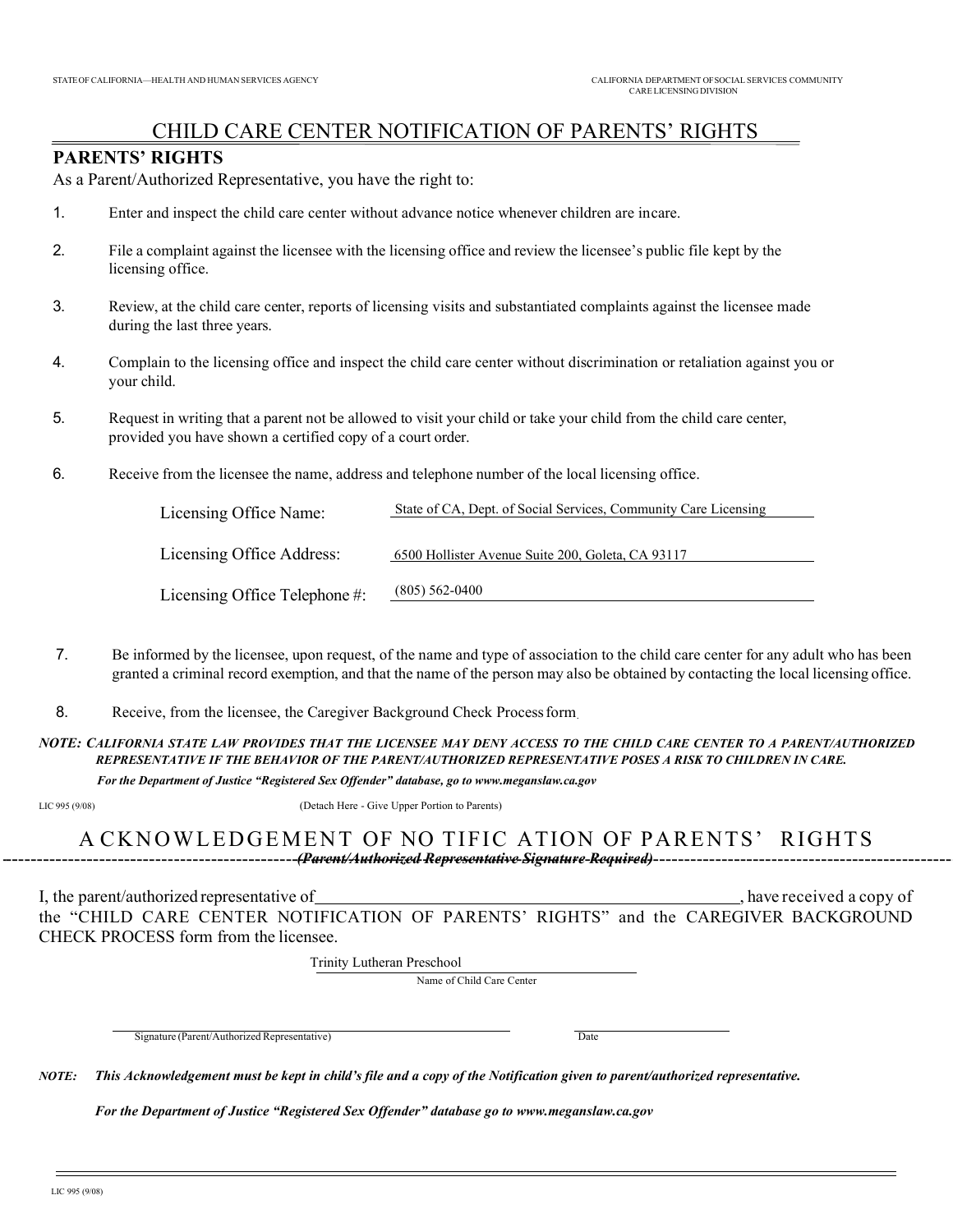#### PERSONAL RIGHTS

#### Child Care Centers

Personal Rights, See Section 101223 for waiver conditions applicable to Child Care Centers.

- (a) Child Care Centers. Each child receiving services from a Child Care Center shall have rights which include, but are not limited to, the following:
	- (1) To be accorded dignity in his/her personal relationships with staff and other persons.
	- (2) To be accorded safe, healthful and comfortable accommodations, furnishings and equipment to meet his/her needs.
	- (3) To be free from corporal or unusual punishment, infliction of pain, humiliation, intimidation, ridicule, coercion, threat, mental abuse, or other actions of a punitive nature, including but not limited to: interference with daily living functions, including eating, sleeping, or toileting; or withholding of shelter, clothing, medication or aids to physical functioning.
	- (4) To be informed, and to have his/her authorized representative, if any, informed by the licensee of the provisions of law regarding complaints including, but not limited to, the address and telephone number of the complaint receiving unit of the licensing agency and of information regarding confidentiality.
	- (5) To be free to attend religious services or activities of his/her choice and to have visits from the spiritual advisor of his/her choice. Attendance at religious services, either in or outside the facility, shall be on a completely voluntary basis. In Child Care Centers, decisions concerning attendance at religious services or visits from spiritual advisors shall be made by the parent(s), or guardian(s) of the child.
	- (6) Not to be locked in any room, building, or facility premises by day or night.
	- (7) Not to be placed in any restraining device, except a supportive restraint approved in advance by the licensing agency.

#### THE REPRESENTATIVE/PARENT/GUARDIAN HAS THE RIGHT TO BE INFORMED OF THE APPROPRIATE LICENSING AGENCY TO CONTACT REGARDING COMPLAINTS, WHICH IS:

|                                                                                                                                                                                                         | State of California Department of Social Services |                                         |
|---------------------------------------------------------------------------------------------------------------------------------------------------------------------------------------------------------|---------------------------------------------------|-----------------------------------------|
| <b>NAME</b>                                                                                                                                                                                             |                                                   |                                         |
| <b>Community Care Licensing</b>                                                                                                                                                                         |                                                   |                                         |
| <b>ADDRESS</b>                                                                                                                                                                                          |                                                   |                                         |
| 6500 Hollister Avenue, Suite 200                                                                                                                                                                        |                                                   |                                         |
| <b>CITY</b>                                                                                                                                                                                             | <b>ZIP CODE</b>                                   | AREA CODE/TELEPHONE NUMBER              |
| Goleta, CA                                                                                                                                                                                              | 93117                                             | (805) 562-0400                          |
|                                                                                                                                                                                                         | <b>DETACH HERE</b>                                |                                         |
| TO: PARENT/GUARDIAN/CHILD ORAUTHORIZED REPRESENTATIVE:                                                                                                                                                  |                                                   |                                         |
|                                                                                                                                                                                                         |                                                   | <b>PLACE IN CHILD'S FILE</b>            |
|                                                                                                                                                                                                         |                                                   |                                         |
|                                                                                                                                                                                                         |                                                   |                                         |
| Upon satisfactory and full disclosure of the personal rights as explained, complete the following acknowledgment:                                                                                       |                                                   |                                         |
| <b>ACKNOWLEDGMENT:</b> I/We have been personally advised of, and have received a copy of the personal rights contained in the California Code of<br>Regulations, Title 22, at the time of admission to: |                                                   |                                         |
| (PRINT THE NAME OF THE FACILITY)                                                                                                                                                                        | (PRINT THE ADDRESS OF THE FACILITY)               |                                         |
| <b>Trinity Lutheran Preschool</b>                                                                                                                                                                       |                                                   | 940 Creston Road, Paso Robles, CA 93446 |
| (PRINT THE NAME OF THE CHILD)                                                                                                                                                                           |                                                   |                                         |
|                                                                                                                                                                                                         |                                                   |                                         |
| (SIGNATURE OF THE REPRESENTATIVE/PARENT/GUARDIAN)                                                                                                                                                       |                                                   |                                         |
|                                                                                                                                                                                                         |                                                   |                                         |
|                                                                                                                                                                                                         |                                                   |                                         |
| (TITLE OF THE REPRESENTATIVE/PARENT/GUARDIAN)                                                                                                                                                           |                                                   | (DATE)                                  |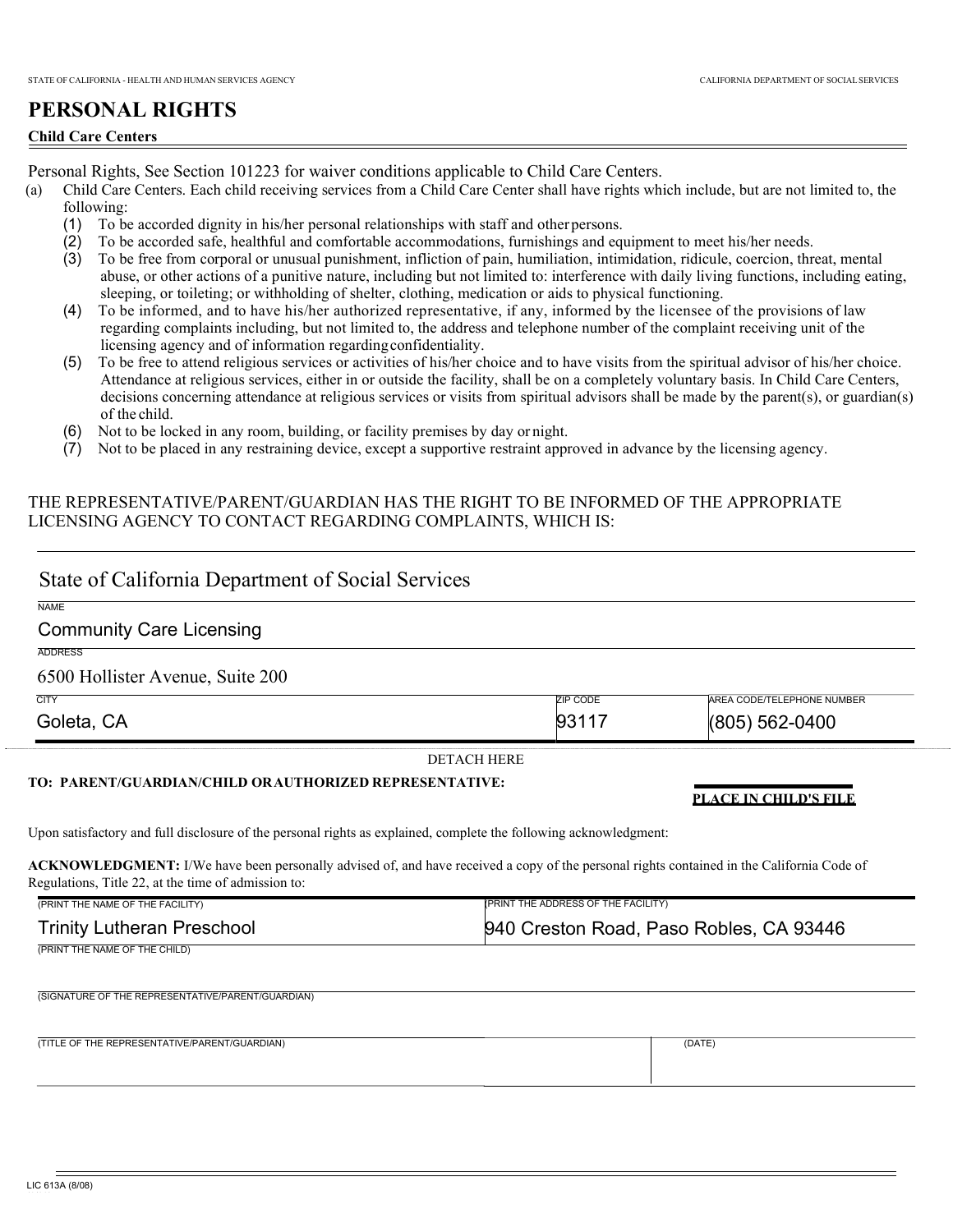#### PHYSICIAN'S REPORT—CHILD CARE CENTERS

(CHILD'S PRE-ADMISSION HEALTH EVALUATION)

|                                                      | <b>PART A - PARENT'S CONSENT (TO BE COMPLETED BY PARENT)</b>                                                                                           |                                                                                                                                |
|------------------------------------------------------|--------------------------------------------------------------------------------------------------------------------------------------------------------|--------------------------------------------------------------------------------------------------------------------------------|
| (NAME OF CHILD)                                      | , born<br>(BIRTH DATE)                                                                                                                                 | is being studied for readiness to enter                                                                                        |
|                                                      | $\frac{\text{Trinity Lutheran Preschool}}{\text{(NAME OF CHILD CARE CENTER/SCHOOL)}}$ . This Child Care Center/School provides a program which extends |                                                                                                                                |
|                                                      | from $\frac{\cdot}{\cdot}$ a.m./p.m. to $\frac{\cdot}{\cdot}$ a.m./p.m., days a week.                                                                  |                                                                                                                                |
| in this report to the above-named Child Care Center. |                                                                                                                                                        | Please provide a report on above-named child using the form below. I hereby authorize release of medical information contained |
|                                                      | (SIGNATURE OF PARENT, GUARDIAN, OR CHILD'S AUTHORIZED REPRESENTATIVE)                                                                                  | (TODAY'S DATE)                                                                                                                 |
|                                                      | <b>PART B - PHYSICIAN'S REPORT (TO BE COMPLETED BY PHYSICIAN)</b>                                                                                      |                                                                                                                                |
|                                                      |                                                                                                                                                        |                                                                                                                                |
| Problems of which you should be aware:               |                                                                                                                                                        |                                                                                                                                |
| Hearing:                                             |                                                                                                                                                        | Allergies: medicine:                                                                                                           |
| Vision:                                              | Insect stings:                                                                                                                                         |                                                                                                                                |
| Developmental:                                       | Food:                                                                                                                                                  |                                                                                                                                |

Language/Speech: Asthma:

Dental:

Other (Include behavioral concerns):

Comments/Explanations:

MEDICATION PRESCRIBED/SPECIAL ROUTINES/RESTRICTIONS FOR THIS CHILD:

| <b>VACCINE</b>                                                                                                                                                                                                                                                            |     |  | <b>DATE EACH DOSE WAS GIVEN</b>                          |            |                           |     |  |     |  |     |  |
|---------------------------------------------------------------------------------------------------------------------------------------------------------------------------------------------------------------------------------------------------------------------------|-----|--|----------------------------------------------------------|------------|---------------------------|-----|--|-----|--|-----|--|
|                                                                                                                                                                                                                                                                           | 1st |  |                                                          | 2nd        |                           | 3rd |  | 4th |  | 5th |  |
| POLIO (OPV OR IPV)                                                                                                                                                                                                                                                        |     |  |                                                          |            |                           |     |  |     |  |     |  |
| (DIPHTHERIA, TETANUS AND<br>DTP/DTaP/<br>[ACELLULAR] PERTUSSIS OR TETANUS<br>DT/Td<br>AND DIPHTHERIA ONLY)                                                                                                                                                                |     |  |                                                          |            |                           |     |  |     |  |     |  |
| (MEASLES, MUMPS, AND RUBELLA)<br><b>MMR</b>                                                                                                                                                                                                                               |     |  |                                                          |            |                           |     |  |     |  |     |  |
| (REQUIRED FOR CHILD CAREONLY)<br>(HAEMOPHILUS B)<br><b>HIB MENINGITIS</b>                                                                                                                                                                                                 |     |  |                                                          |            |                           |     |  |     |  |     |  |
| <b>HEPATITIS B</b>                                                                                                                                                                                                                                                        |     |  |                                                          |            |                           |     |  |     |  |     |  |
| <b>VARICELLA</b><br>(CHICKENPOX)                                                                                                                                                                                                                                          |     |  |                                                          |            |                           |     |  |     |  |     |  |
| <b>SCREENING OF TB RISK FACTORS</b> (listing on reverse side)<br>Risk factors not present; TB skin test not required.<br>Risk factors present; Mantoux TB skin test performed (unless<br>previous positive skin test documented).<br>Communicable TB disease not present. |     |  |                                                          |            |                           |     |  |     |  |     |  |
| I have<br>have not $\Box$                                                                                                                                                                                                                                                 |     |  | reviewed the above information with the parent/guardian. |            |                           |     |  |     |  |     |  |
| Physician:                                                                                                                                                                                                                                                                |     |  |                                                          |            | Date of Physical Exam:    |     |  |     |  |     |  |
| Address:                                                                                                                                                                                                                                                                  |     |  |                                                          |            | Date This Form Completed: |     |  |     |  |     |  |
| Telephone:                                                                                                                                                                                                                                                                |     |  |                                                          | Signature: |                           |     |  |     |  |     |  |

Physician Physician's Assistant Nurse Practitioner